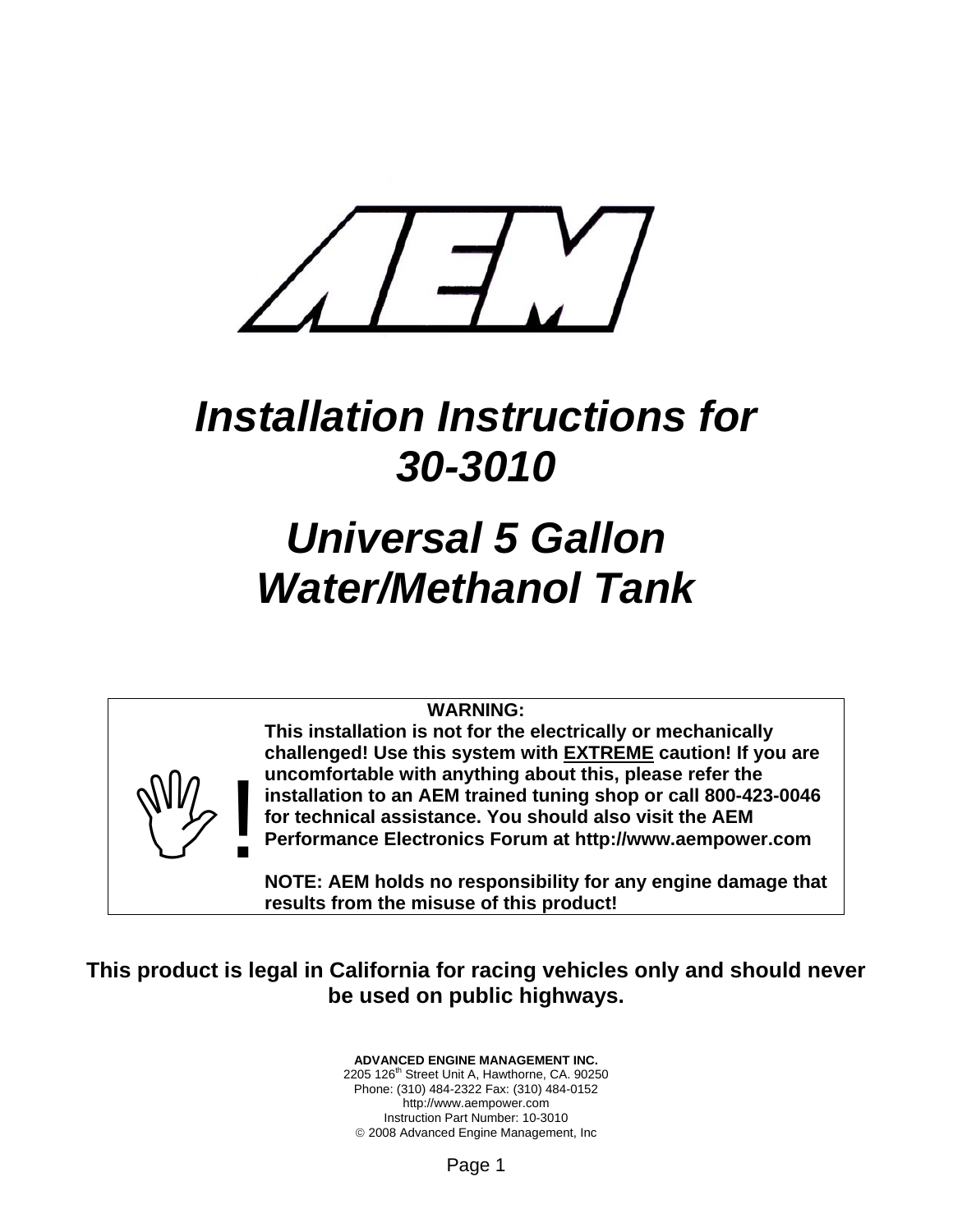### **Specifications**

- 5 gallon capacity with integral level sensor.
- 0.34 gallon reserve (remaining volume after level sensor activated)
- Overall dimensions: Height=10.25", Width=7.86", Length=21.85"

| Quantity | Description                                    |
|----------|------------------------------------------------|
|          | 5 Gallon Tank With Integral Fluid Level Sensor |
| 4        | Bolt, Hex Head, 5/16-18 x 2" long              |
| 4        | Nut, Ny-Lock, 5/16-18                          |
| 8        | Washer, 5/16                                   |

#### **Parts List:**

### **Tank Install**

The tank should be mounted so the top of the tank is lower than the final injection location and the pump is at or below the level of the tank. Mount the tank in an upright level position. Use the supplied 5/16-18 bolts, nuts, and large OD flat washers for mounting the tank into your vehicle. **IMPORTANT**: Use the supplied large OD washer to spread the load on the plastic mounting ears of the tank. **DO NOT OVERTIGHTEN!** Nuts should just be snug, they are locking nuts and will not back out. Over-tightening will crack the plastic and cause leaks and void the warranty.



Connect the tank to the pump using High Pressure ¼"nylon hose. Push the hose into the right angle fitting on the tank, make sure it's pushed in all the way and check with a light tug on the hose.

### **Fluid Level Switch**

The switch has 2 black wires, the polarity is unimportant.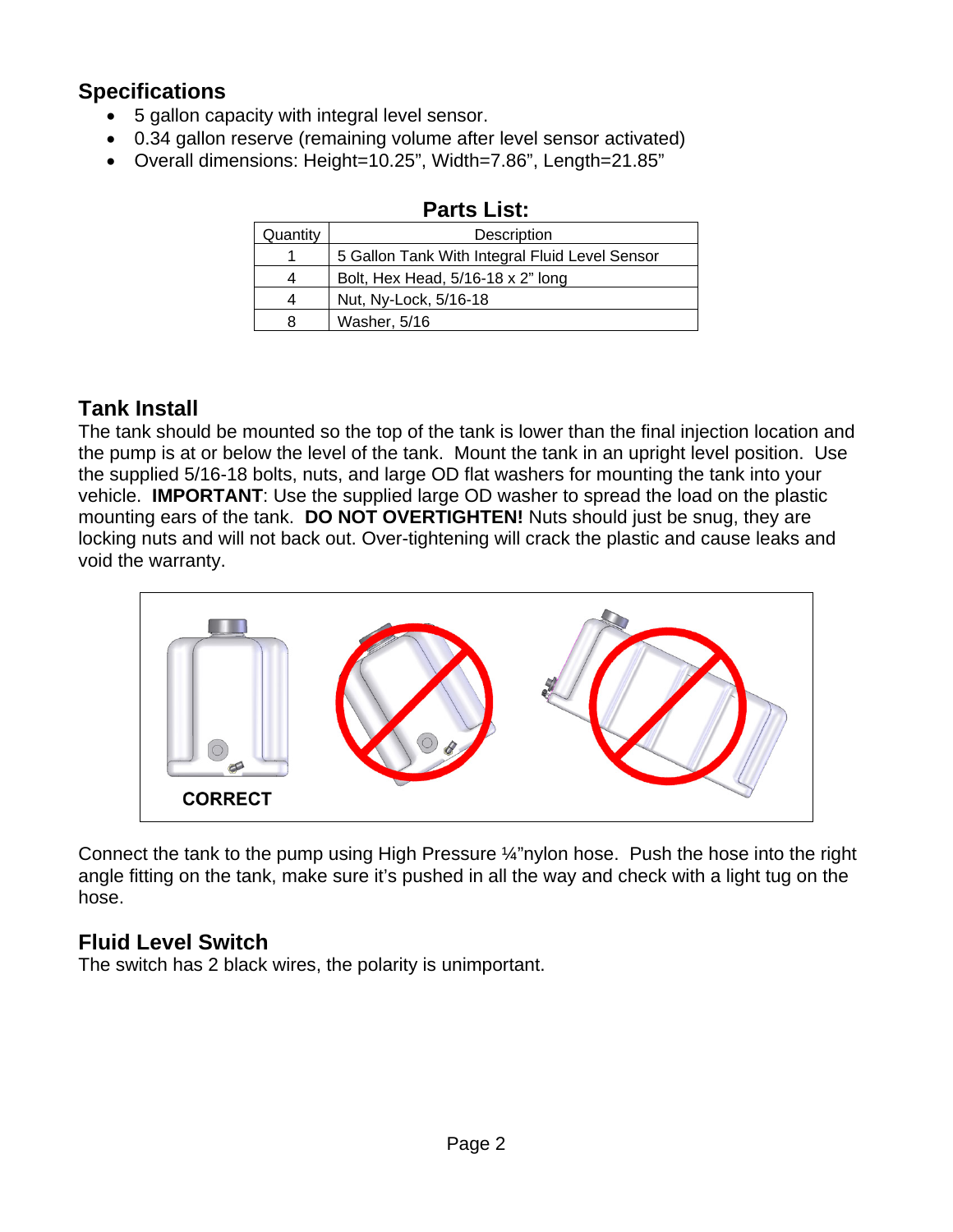#### **Important Safety Notice Regarding Methanol**

#### **AEM** *strongly* **recommends that users never exceed a 50% methanol concentration when using any AEM Water Methanol system or component.**

All AEM Water/Meth injection systems and components (pump, lines, fittings, filter, flow sensor, tank, and nozzles) are 100% chemically compatible with methanol. However, for safety reasons we strongly recommend that users never use more than a 50% methanol concentration in our systems.

Methanol is a toxic and highly flammable chemical. 100% Methanol ignites easily and burns vigorously with an almost undetectable flame. Methanol can be absorbed through the skin and even small amounts can cause blindness or even death. Using this fluid at high pressures, without dilution, in an under-hood environment with nylon lines and push-to-connect fittings is very unsafe. The performance advantages of using greater than 50% methanol concentrations are small, if they exist at all. However, the safety issues are *very* real and far out weigh any perceived benefit of running high concentrations of methanol.

**Note: AEM holds no responsibility for any engine damage or personal injury that results from the misuse of this product, including but not limited to injury or death caused by the mishandling of methanol.**